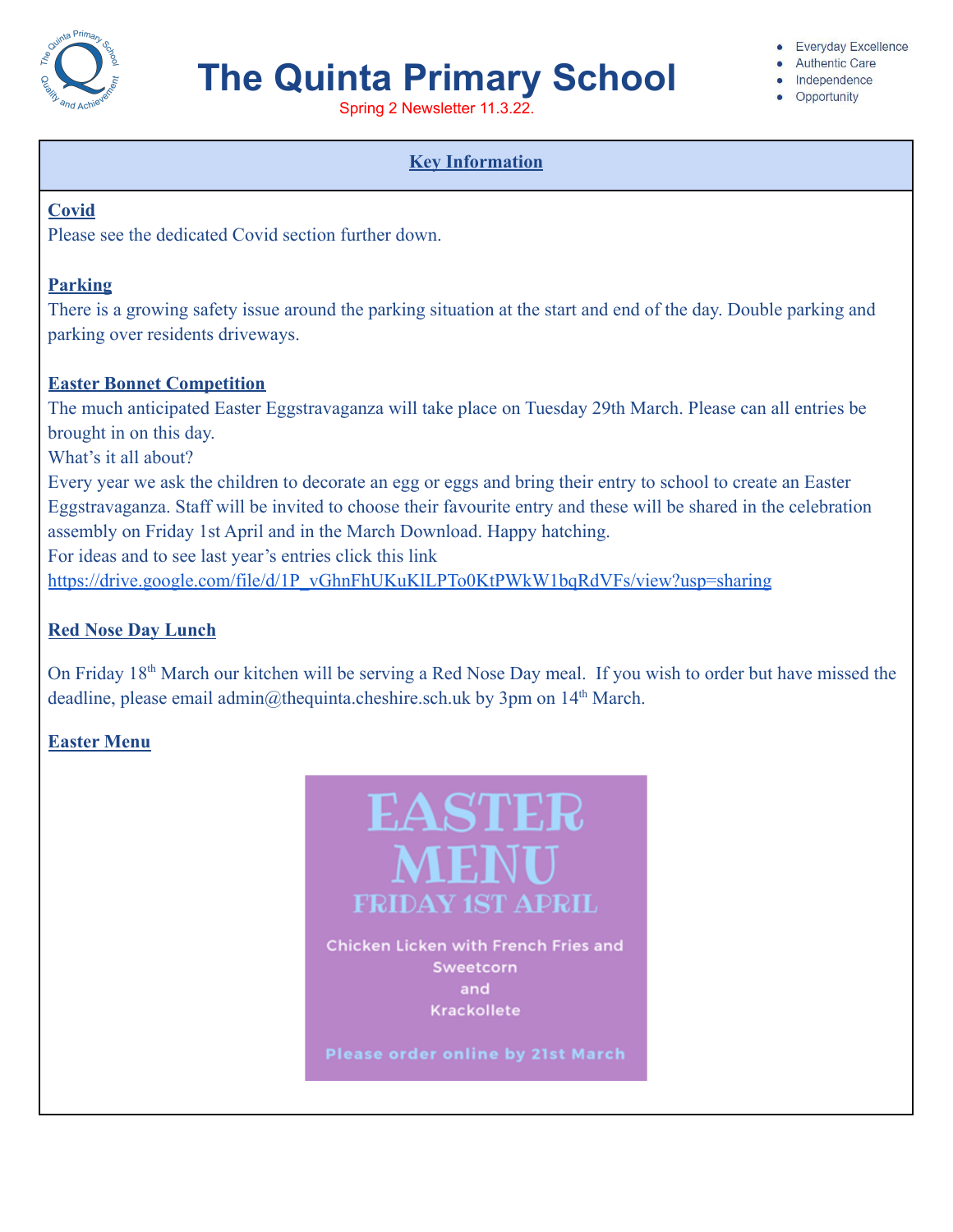

- **Authentic Care**
- Independence
- Opportunity

### **Easter holiday club**

We still have spaces for The Quinta holiday club from Monday 4th April until Thursday 14th April. This will be dependent on numbers and if the numbers are below 10 on any day, we may not be able to run the provision.

Activities will include activities such as bouncy castle, ice lolly making, capture the flag, lazer guns, dance competition and many more fun activities.

If you wish to attend, please complete the booking form by **Monday 14th March** and we will confirm to you via email that the club will go ahead by Friday 18th March.

Sessions and costs 8:00am - 12:00 £15 8:00am - 5:00pm £30 packed lunch required.

Discounted weekly rates 8:00am - 12:00pm all week £67.50 8:00am - 5:00pm all week £135

Families in receipt of FSM may have 5 days free.

Siblings will be discounted at 10% for each child.

#### **New Parent Governor**

We would like to say congratulations and welcome to Mrs Jayne Winstanley who has been appointed as our new parent governor.

#### **PTA Easter Disco**

The Friends of Quinta Easter disco is taking place on 25th March which is the latest step towards a return to normality. £2 pay on the door and enjoy the Easter theme.

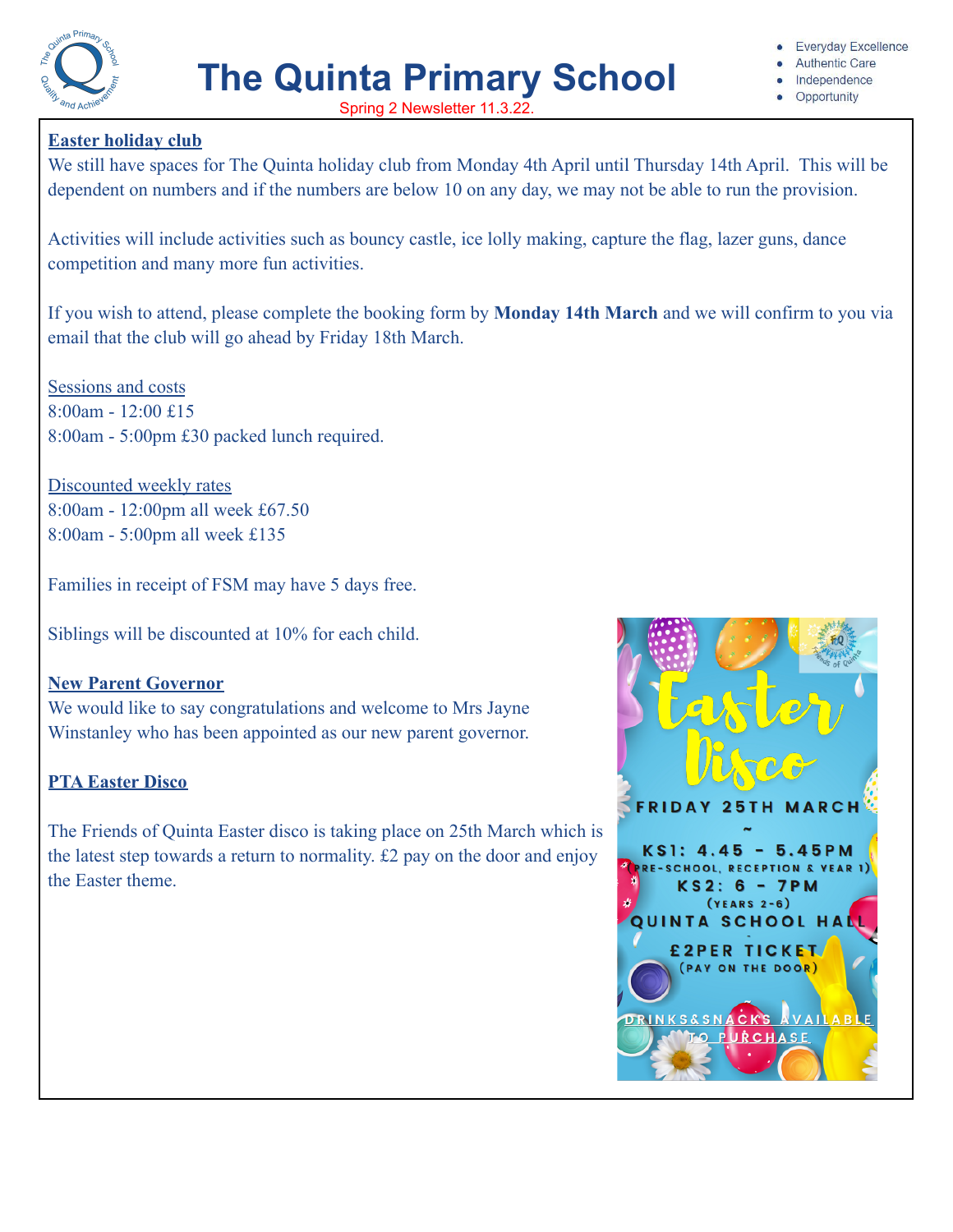

- **Authentic Care**
- · Independence
- Opportunity

### **Ukraine**

We are very proud of all of our pupils today who tied a ribbon on the front of the fence to show that we are thinking of the humanitarian effort and huge displacement of people in the east of Europe. Thank you for the generous donations at this time.

We are still collecting contributions for this worthy cause, so please feel free to send them into school on Monday.

#### **School Snacks**

Last week we notified you about changes to our breaktime snack. Thank you so much for the rapid transition. Our playtimes are now a much healthier occasion. The communication left a number of you confused and for that we apologise. Let us be clear.

The rationale is that we are aiming to promote a healthy snack for our morning break as a much healthier advert when all pupils are very aware of other's food choices. This small change has already had a significant positive impact on the school environment, the pupils' mindfulness of healthier choices and has promoted some excellent conversations around alternative food choices. By healthy we mean low in refined sugar. In asking all children to change, we remove the peer pressure element that resides in the response "...but my friends are allowed xxxx", We also know that most families will be able to meet this change with some light persuasion. There will always be pupils with special circumstances that need to be considered and if adjustments need to be made for medical reasons then of course this just needs to be communicated through the class teacher.

You are still able to send snacks that are wrapped in foil or a sandwich bag etc as we appreciate tupperware will quickly disappear from your homes and appear in our lost property. Unhealthy items that will be sent back to their lunch boxes are: chocolate, cake, sweets and crisps.

# **Dates [Click here for holiday dates](http://www.thequinta.cheshire.sch.uk/serve_file/2308637)**

**March 2022 16-18th March** Y5 London Trip **21-25th March** Spring assessment week **25th March** Easter disco **29th March** Easter Eggstravaganza

**April 2022 4-18th April** Easter Holidays (including Mon 18th April)

# **Safeguarding**

- Mr Sharpe (headteacher) DSL Designated Safeguard Lead
- Mrs Millward (Safeguard Lead)
- Mrs Bernard (assistant headteacher and Y4 class teacher) Deputy DSL
- Ms Stones (assistant headteacher and Y6 teacher) Deputy DSL
- Mrs Wootton (Y3 class teacher) Deputy DSL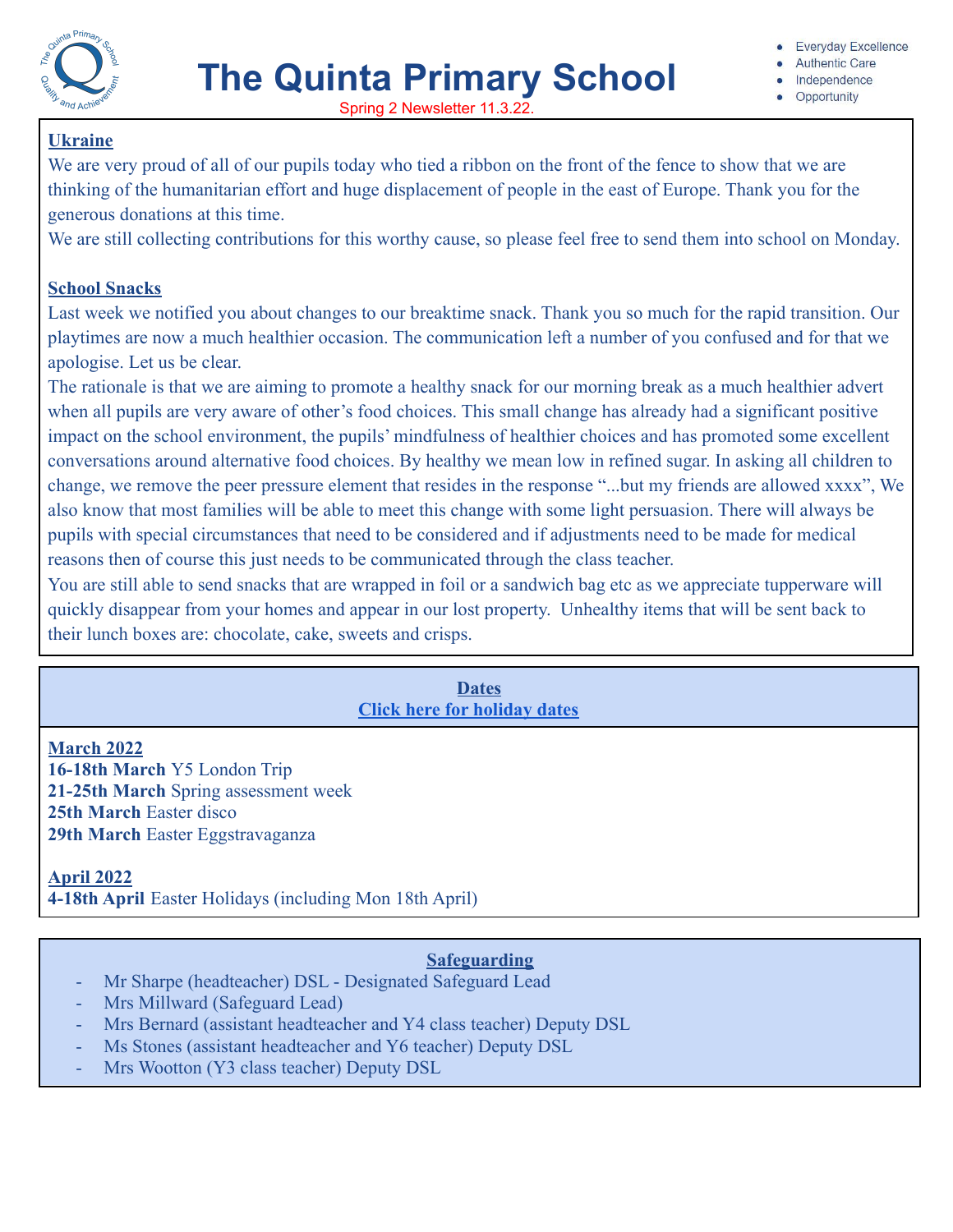

# **The Quinta Primary School**

- **Authentic Care**
- Independence
- Opportunity

Spring 2 Newsletter 11.3.22.

#### **Always looking to improve**

To further improve our systems for keeping children safe, all staff will wear hi-vis jackets during break and lunch from today. This ensures children and adults can quickly and easily find support when needed. We know this small change will make a big difference.

### **Positive Parenting**

We know how challenging it can be to balance all the demands parents and carers have to cope with. The NSPCC have put together some tips to help as it is recognised that all children need boundaries and discipline and the guide helps to develop what works for you and your child.



# **COVID-19**

This week we had 2 positive covid cases compared to a high of 55 in one day. A recap on the key points from the latest guidance:

- Adults and children who test positive will continue to be advised by Cheshire East Public Health and UKHSA to stay at home and avoid contact with other people for at least 5 full days, and then continue to follow the guidance until they have received 2 negative test results on consecutive days.
- A PCR test should be taken to confirm cases where a pupil has symptoms.
- If a member of the household tests positive then pupils can still attend school, provided they have a negative LFT in the morning.
- Unvaccinated adults who are household contacts will still be expected to attend work with negative LFTs.

#### **Reminders**

**Consent Forms (it is imperative these are completed)**